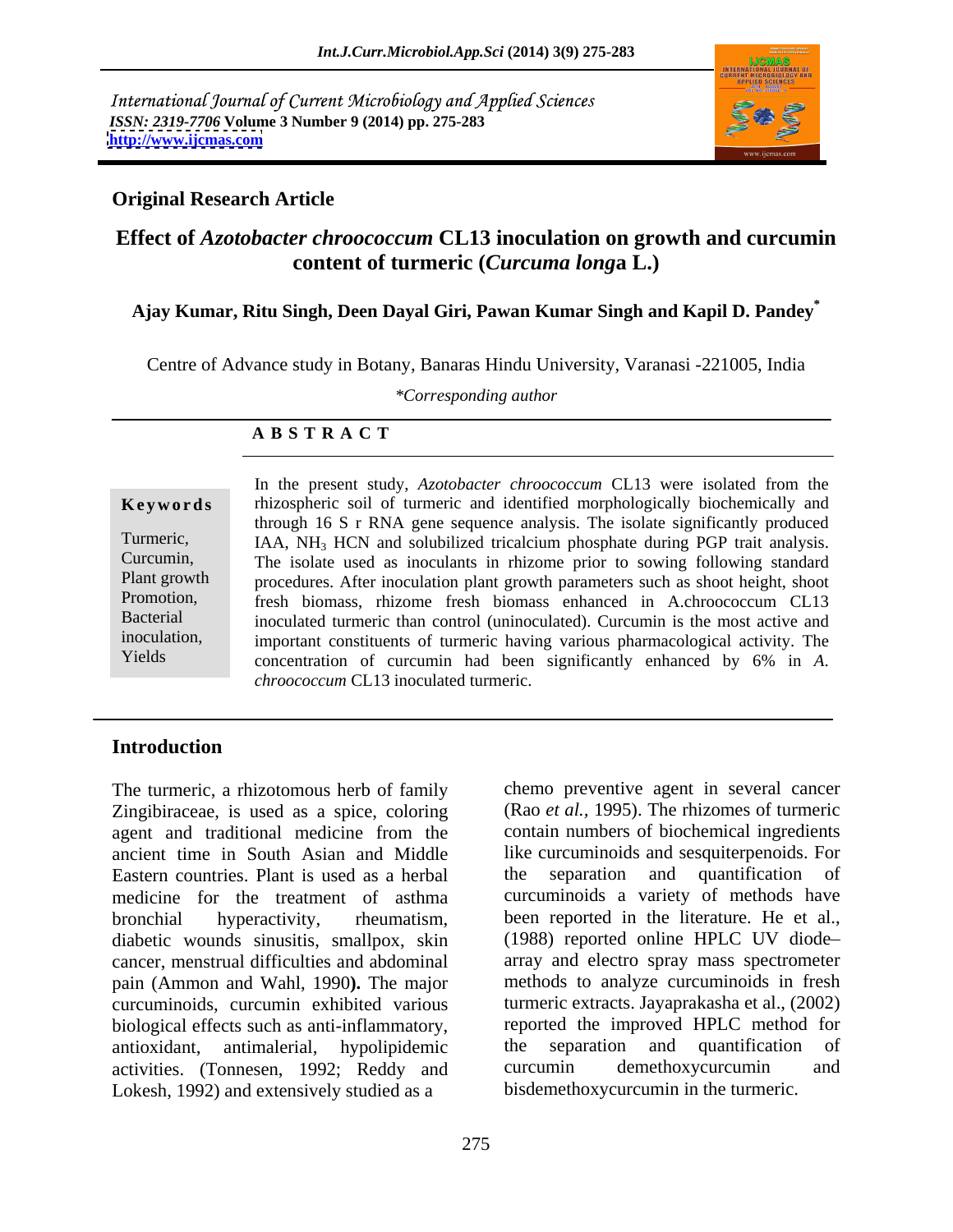Plant growth promoting rhizobacteria **Materials and Methods** (PGPR) is a group of free-living rhizosphere bacteria that enhances plant growth by **Isolation and maintenance of bacterial**  performing activity of biofertilizers, **isolates** biopesticides or bio control agents. The most commonly found PGPR *Pseudomonas*  Bacterial isolates were isolated from the *fluorescence*, *Bacillus*, *Azotobacter, Azospirillum* and *Klebsiella*. PGPR facilitate microbiological techniques from healthy and the plant growth promotion directly by young turmeric (*curcuma longa*) growing in nutrient solubilization, nitrogen fixation and the Botanical Garden of Banaras Hindu by producing growth regulators and University, India.  $(20^0 \ 18^7)$  N and  $80^{\circ} \ 36^{\prime}$  E, antibiotics (Lucy et al., 2004), where as they indirectly involved in production of hydrogen cyanide, siderophores, competitive exclusion of pathogens and removal of suspended in 9.5 ml of sterilized distilled phototoxic substances produced by water and shaken on gravatory shaker for deleterious microorganisms. PGPR 1h. 0.1 ml of serially diluted soil suspension contribute to sustainable agriculture by inoculated on N free glucose medium diminishing the use of chemical pesticides, (Norris and Chapman, 1968) for the chemical fertilizer and also by protecting human health (Adesemoye and Kloepper isolates were selected and identified 2009). Recently PGPR have numerous according to Bergey s manual of systematic biotechnological applications in agriculture, bacteriology (Garrity, 2005). On the basis of horticulture, forestry and environmental morphological, biochemical screening protection (Zahir et al., 2004). *Azotobacter*  isolates were selected and further identified is regarded as free living aerobic  $N_2$  fixer by 16s r RNA gene sequence analysis. present in soil. Besides nitrogen fixation (Kumar et al., 2006), the sequence was they also synthesize and secretes analyzed and queried with the BLAST considerable amount of phytohormones to enhance the plants growth and pathogenic **Plant growth promoting (PGP) traits of** diseases tolerance (Van Loon, 2007). **hacterial isolates** 

In recently past *Azotobacter* broadly used as *Azotobacter* isolates were characterized for a soil or plant inoculants in agronomic field plant growth promoting properties including trails for the diseases management and indole acetic acid production (IAA) (Brick growth enhancement (Amein et al. 2008; et al., 1991), phosphate solubilization (Laslo Maheshwari et al., 2012). In the present et al., 2012), HCN production (Lorck, study, we evaluate the influence of PGPR 1948), siderophore production (Schwyn and strains *Azotobacter* inoculation on the morphological parameters as well as on the (Cappuccino and Sherman 1992) as per concentration of nutritional and medicinally important curcumin of turmeric.

## **Materials and Methods**

# **isolates**

rhizospheric soil using standard 18 N and 80° 36 E, elevation 80.71m).

Powdered (1g) rhizospheric soil was isolation of *Azotobacter* sp*.* Bacterial isolates were selected and identified morphological, biochemical screening

# **bacterial isolates**

Neilands,  $1987$ ) NH<sub>3</sub> production standard protocols.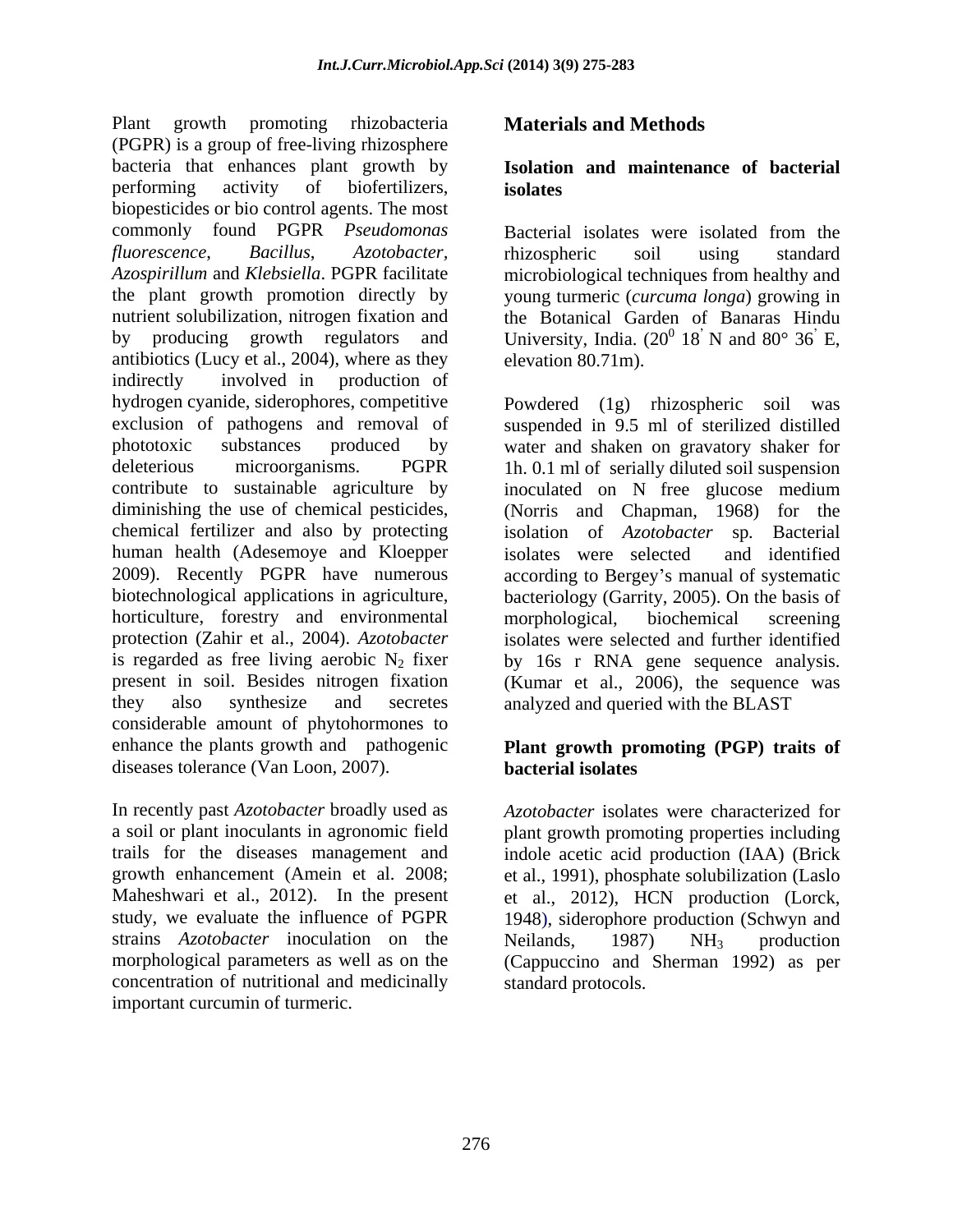Young growing rhizotomus buds of turmeric collected from Botanical garden of Banaras Hindu University were bacteriazed by method of Weller and Cook (1983).<br>Rhizotomus buds (7.5g) were surface All the chemicals and solvents used were of sterilized with 1% HgCl<sub>2</sub> for 30 second and analytical grade (E. Merck, Mumbai, India). then washed with distilled water for 5 6 Standard sample of curcumin obtained from times, cell biomass of *A. chroococcum* CL13 Sigma Aldrich, (Bangalore, India) and were harvested through centrifugation before use, all solvents were filtered through (10,000g, 10 min) at 4°C from 72 h old culture.

The pellets resuspended in sterile distilled water  $(10^8 \text{ cfu } \text{ml}^{-1})$  and viable bacterial The HPLC analysis was performed on a number was measured. The rhizomes were system consisting of Hewlett-Packard then coated with 20 ml bacterial inoculums quaternary HP1090 Series (Hewlett-Packard  $(10^8 \text{cfu} \text{ ml}^{-1})$  using 1% carboxymethyl cellulose (CMC) slurry as an adhesive. The Photodiode-Array detector set between 200 rhizome coated with 1% slurry without nm to 500 nm and managed by computer bacterial strain served as control. The system HP 9000 workstation. The bacterial coated rhizome of turmeric sown in quantification of compounds was performed the experimental pots for (6 month) by using Luna RP-C18 prepacked column completion of life cycle under controlled natural condition. Acetonitrile and 2% acetic acid 60:40 (v/v)

### **Plant materials for curcumin** 0.5 ml/min, the injected volume was 20 µl. **quantification**

**Rhizome bacterization** The curcumin stock solution was prepared in methanol at a different concentration between 0.5 to 7mg/ml

### **Chemical and reference compounds**

All the chemicals and solvents used were of 0.2 µm millipore membrane filter.

### **Equipment and chromatic condition**

cfu ml<sup>-1</sup>) using 1% carboxymethyl palo Atto CA, USA) with multi wave length system HP 9000 workstation. The  $(150nm \times 3m)$  with a particle size of 5 mm. Acetonitrile and 2% acetic acid 60:40 (v/v) used as mobile phase with the flow rate of

For the quantification of curcumin in the range of standards was determined by bacterial inoculated turmeric, young and analyzing series of standard curcumin. Test mature rhizomes of control (uninoculated) solution ranging  $(0.5-7.0)$  mg/ml of and *A. chroococcum* CL13 inoculated curcumin was prepared and injected three turmeric were collected from the times for linearity test. The linear regression experimental pot. The rhizomes of turmeric curve was obtained by plotting the peak area (1.0 g each) were treated with hexane (50 count of curcumin at (y axis) separately ml) by using a soxhlet extractor (30 min) for against the concentration (x axis) of each extraction. The hexane was removed injection separately. Linearity was found in through rotary evaporator, extracted samples the concentration range between 1–7mg were dissolved in 50 ml of methanol for 2 h. with high reproducibility and accuracy. Before using, the extracted samples were Regression analysis of experimental data filtered through 0.2 µm millipore filter. showed linear relationship. The limit of **Preparation of stock solution** (LOQ) were determined during HPLC by **Calibration and linearity** The linearity detection (LOD) and limit of quantification injecting series of standard solutions until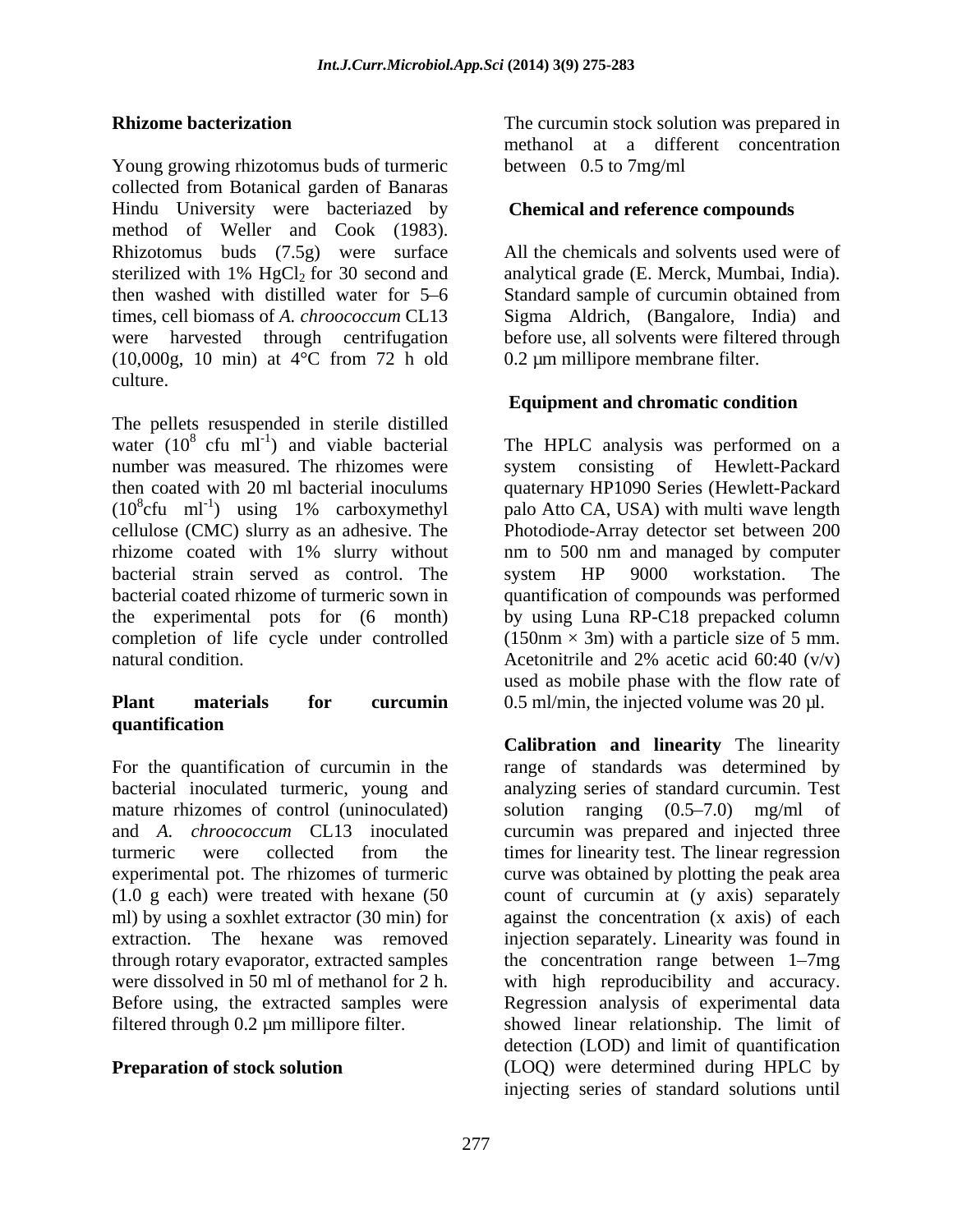compound was 3 for LOD and 10 for LOQ.

Total 13 bacterial isolates were grown on N free agar specific plate, which were same in the morphology and biochemical tests. The isolates were Gram-negative, rod shaped, presented in (table.1). One of the pure strain CL13 on 16s r RNA gene sequence analysis identified as *Azotobcter chroococcum* species, which show 100% similarity with the strain *A. chroococcum* GD5. The gene sequence were deposited in GeneBank under the accession number [KJ001770]

# **Plant growth promoting (PGP) traits of**

The PGP traits for the isolates *A. chroococcum* CL13 revealed that they produced IAA in the presence of different concentrations  $(50 \text{ to } 500 \text{ µg/ml})$  of tryptophan, they did not produce IAA in absence of tryptophan. The content of IAA was produced by *A. chroococcum* CL13 (1.33  $\mu$ g/ml) at 50  $\mu$ g/ml of tryptophan and<br>of control and A. *chronococcum* CL13 10.97 µg/ml of IAA at 500 µg/ml IAA. Phosphate solubilization (zone of clearance 11 mm), production of siderophore and  $NH<sub>3</sub>$ were detected positive during plant growth promoting properties.

# **Growth and yield of PGPR treated**

The various morphological parameters like number of leaves shoot height, shoot and rhizome fresh biomass were measured in

the signal to noise ratio (S/N) ratio for each inoculated turmeric up to 6 month (from **Results and Discussion Solution Example 3** assignificantly (Multiple Tukey HSD, **Isolation of bacterial isolates** (same in both) were not significant between round, mucoid, smooth colonies. Increase in morphological parameters, shoot Morphological and biochemical height, shoots biomass and rhizome biomass characteristics of isolates have been was significant  $(p<0.05)$  with the growth June to November 2011). All these morphological parameters increased significantly (Multiple Tukey HSD, SPSS.16). The difference in leaves number control and *A. chroococcum* CL13 inoculated turmeric. Shoot height, shoot fresh biomass and rhizome fresh biomass increased significantly in *A. chroococcum* CL13 inoculated turmeric with the growth. periods (Table 2).

# **Peak identification**

**bacterial isolates**<br>
identified as curcumin. The purity of the The HPLC chromatogram of control and *A. chroococcum* CL13 inoculated turmeric at the wavelength of 425 nm three peaks were observed at the different retention time (RT). The peak at the retention time of  $8.50\pm0.55$  (average of three replicates) was compounds was checked by the standard compounds of curcumin (Rt. 8.90). In both the standard and sample peak, Peak purity was greater than 0.9899. The UV-spectral matching was found between 0.9899 0.9788.

growth promoting properties.<br>
chromatogram of respective sample with the **turmeric** different concentration 0.5 to 7 mg/ml of control and *A. chroococcum* CL13 Analysis of curcumin content in the sample of control and *A. chroococcum* CL13 turmeric were performed using HPLC-PDA detector. The variation in amount of curcumin was measured by comparing the area covered by the curcumin in the standard curve of curcumin (Fig.1). The standard curve were made by injecting curcumin, which show linear relation between 1 to 7 mg/ml, The correlation Coefficient  $(R^2)$  of curcumin was 0.9980 ) of curcumin was 0.9980 and linear regression equation for the curve was 215e+004x-2.34e+004 achieved.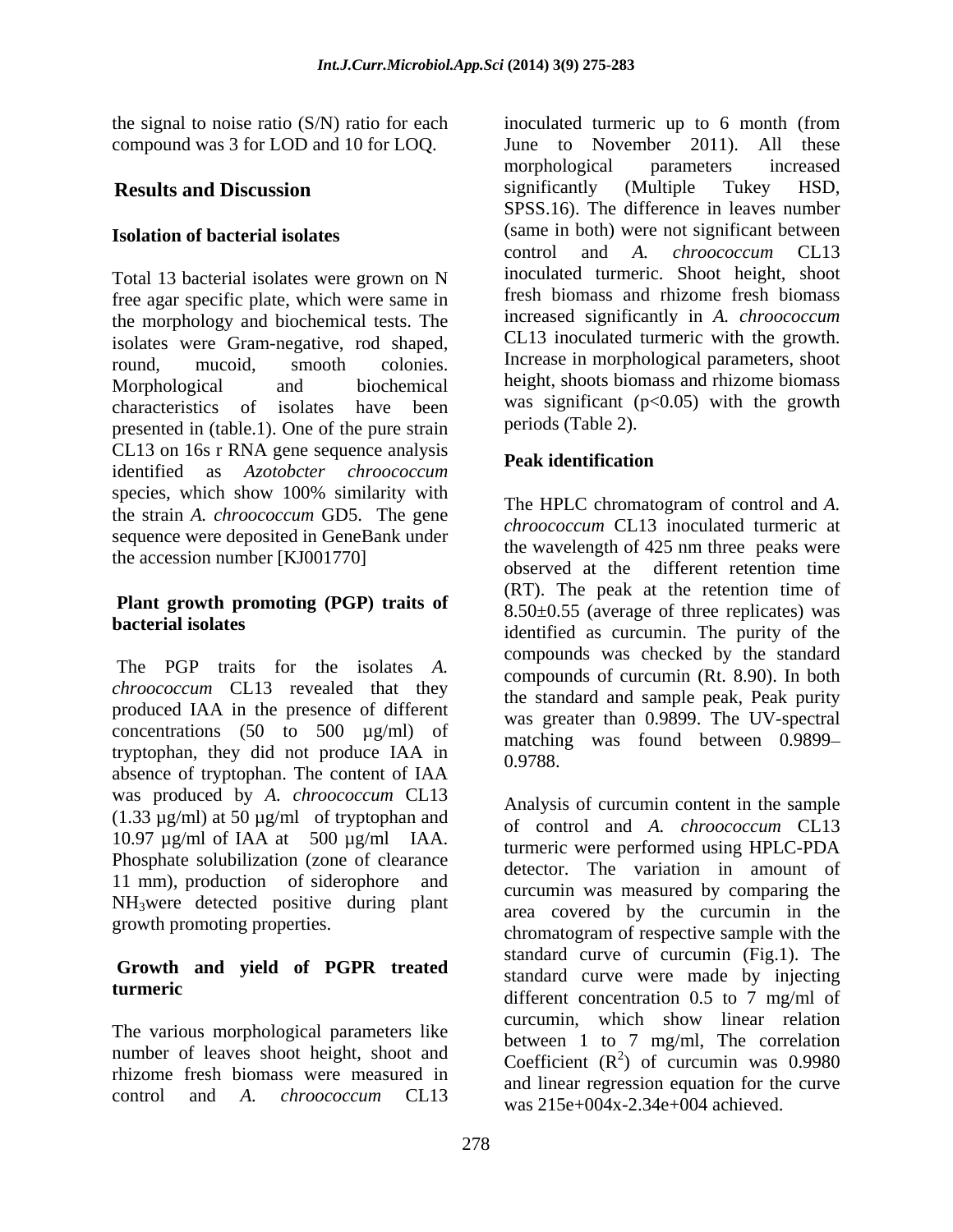|                      | the contract of the contract of the |
|----------------------|-------------------------------------|
| Biochemical          | Azotobacter isolate                 |
| characters           |                                     |
| Gram stain, cell     |                                     |
| shape                | Gram -ve, Rod                       |
| Colony morphology    | Watery, mucilaginous white          |
| and Pigmentation     | with exuberant margin               |
| Growth of $N_2$ free |                                     |
|                      | $+$                                 |
| medium               |                                     |
| Polysaccharides      | $\sim$                              |
| production           |                                     |
| Catalase             | $^{+}$                              |
| citrate test         |                                     |
| Carbohydrate         |                                     |
| utilization          |                                     |
| Glucose              | $^{+}$                              |
| Lactose              |                                     |
|                      | $\overline{\phantom{a}}$            |
| Sucrose              |                                     |
| Mannitol             |                                     |
| Hydrolysis           |                                     |
| Starch               |                                     |
| Lipid                |                                     |
| Biotin               |                                     |

**Table.1** Morphology and biochemical characterization of isolates

| Table.2 Various growth and yield parameters of Azotobacter chroococcum CL13 |  |  |
|-----------------------------------------------------------------------------|--|--|
| ulated turmeric                                                             |  |  |

| Month   |                                                                      | Shoot Height(cm)                               | Shoot Biomass(g)         |                                | Rhizome Biomass(g)                                        |                                 |
|---------|----------------------------------------------------------------------|------------------------------------------------|--------------------------|--------------------------------|-----------------------------------------------------------|---------------------------------|
|         |                                                                      |                                                |                          |                                |                                                           |                                 |
|         | $\overline{\phantom{0}}$                                             | ب ت<br>$\sim$<br>$\overline{\phantom{0}}$      | $\overline{\phantom{0}}$ | ່ຕ<br>$\overline{\phantom{0}}$ |                                                           | ్ అ<br>$\overline{\phantom{0}}$ |
|         |                                                                      | e š g<br>$\sim$ $\sim$<br>N ⊱<br>$\sim$ $\sim$ | O                        | S H                            |                                                           | ಕ್ಷ ರ<br>$z \rightarrow$        |
|         |                                                                      | း ပ                                            |                          |                                |                                                           |                                 |
| June    |                                                                      |                                                |                          |                                | 7 <sup>5</sup>                                            |                                 |
| July    | $20 \pm 0.55^{\circ}$ $22 \pm 0.55^{\circ}$                          |                                                | $13 \pm 0.92^k$          | $14 \pm 0.71$ <sup>1</sup>     | $8 \pm 0.63^{ab}$                                         | $8 \pm 0.66$ <sup>bc</sup>      |
| August  | $33\pm0.63^c$ 37 $\pm0.72^d$                                         |                                                | $20 \pm 0.66$ m          | $25 \pm 0.58$ <sup>n</sup>     | $10\pm0.62$ <sup>cd</sup>                                 | $10\pm0.58$ <sup>ef</sup>       |
|         | September   $55 \pm 0.46^e$   $59 \pm 0.61^f$                        |                                                | $36 \pm 0.61$            | $39 \pm 0.57^p$                | $33 \pm 0.61$ <sup>fg</sup>                               | $38 \pm 0.31$ <sup>gh</sup>     |
| October | $69 \pm 0.66$ $\frac{\text{g}}{\text{g}}$ 73 $\pm 0.66$ <sup>h</sup> |                                                | $46\pm0.60$              | $51 \pm 0.55$ <sup>r</sup>     | $63 \pm 0.39^{i}$                                         | $67 \pm 0.57$ <sup>kl</sup>     |
|         | November   $78 \pm 0.81^i$   $81 \pm 0.68^j$                         |                                                | $57 \pm 0.60$ s          | $61 \pm 0.58$ <sup>t</sup>     | $135 \pm 0.70$ <sup>mn</sup> $142 \pm 0.60$ <sup>op</sup> |                                 |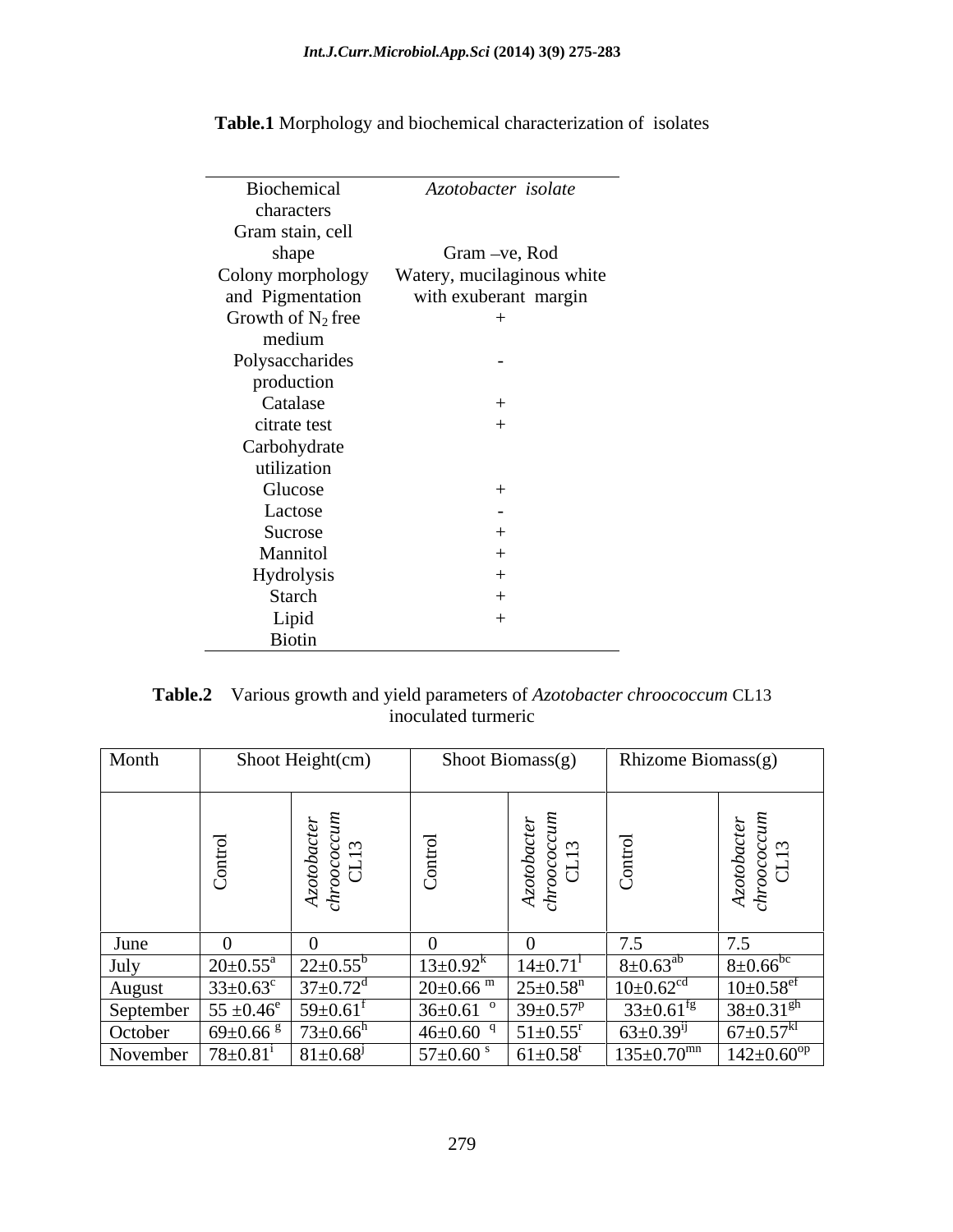**Fig.1** HPLC chromatogram of control and *A. chroococcum* CL13inoculated turneric at 425nm turmeric at 425nm



**Fig.1a** HPLC Chromatogram of standard curcumin at 425 nm



**Fig1.b** HPLC chromatogram of control turmeric (uninoculated) at 425 nm

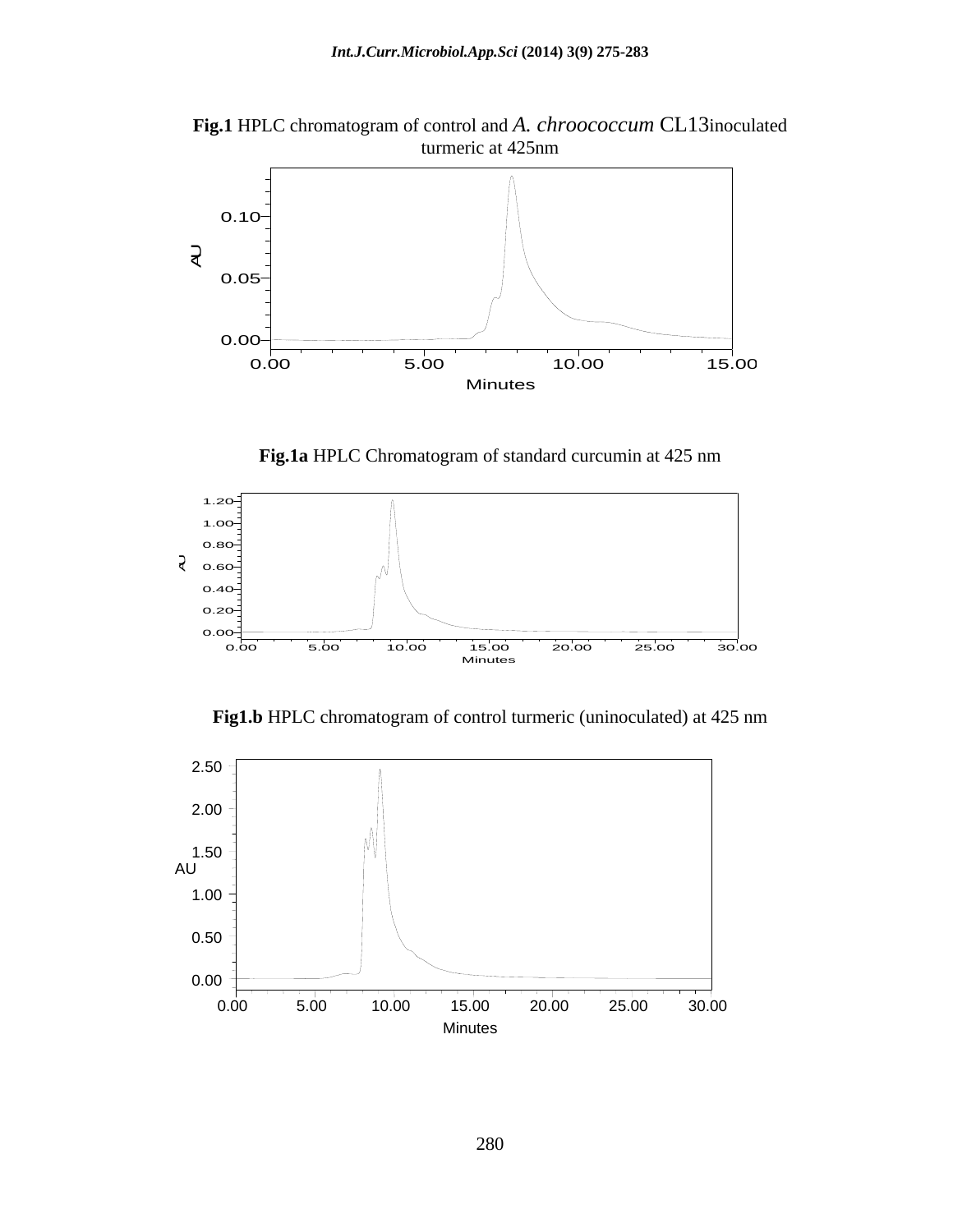

**Fig1.c** HPLC Chromatogram of *Azotobacter chroococcum* CL13 inoculated turmeric at 425 nm

Peak Name: Curcumin; RT: 1.593; Fit Type: Linear (1st Order); Cal Curve Id: 1994; R 0.995759; R^2: 0.991536; Weighting: None; Equation: Y = 2.15e+004 X - 2.34e+004; Normalized Intercept/Slope: -0.027270; RSD(E): 5.619203

The concentration of curcumin in control enhanced in A. *chroococcum* CL13

affect soil fertility, soil ecology, and and Lugtenberg, 2001). Reports of

of shoot and yield of rhizome biomass

 $(4.52\pm0.78 \text{ g})$  increased by 6%  $(4.79\pm0.45 \text{ inoculation compared to control. This may$ g) in *A. chroococcum* CL13 inoculated be due to the production of IAA, NH<sub>3</sub> and turmeric (amount are the average of three phosphate solubilization by *A. chroococcum* replicates). CL13 which was observed during PGP trait In the intensive agricultural system to obtain promotion due to bacterial IAA production the maximum amount of product, huge during root colonization is reported by other amount of chemicals as fertilizers and workers also. The IAA producing bacteria pesticides are being applied for nutrient survive on root and proliferate by utilizing supplement and pest control. On the other nutrients exuded by them and efficiently hand continuous uses of chemicals adversely colonize the entire root system (Bloemberg environment as well as produce harmful Rodríguez and Fraga (1999) stated that P. effect on human health (Ayala and Rao, solubilizing bacteria are capable to increase 2002). Hence, environment friendly the aviability of phosphorous in soil, which sustainable agriculture is preferred to obtain is beneficial for the plant growth. *A.* the desirable yields. The *chroococcum* CL13 is known as N<sub>2</sub> fixer in The present study has shown that the growth increased the shoot height, shoot fresh enhanced in *A. chroococcum* CL13 inoculation compared to control. This may analysis in this study. The plant growth and Lugtenberg, 2001). Reports of plant rhizosphere/soil and its inoculation biomass, rhizome fresh biomass.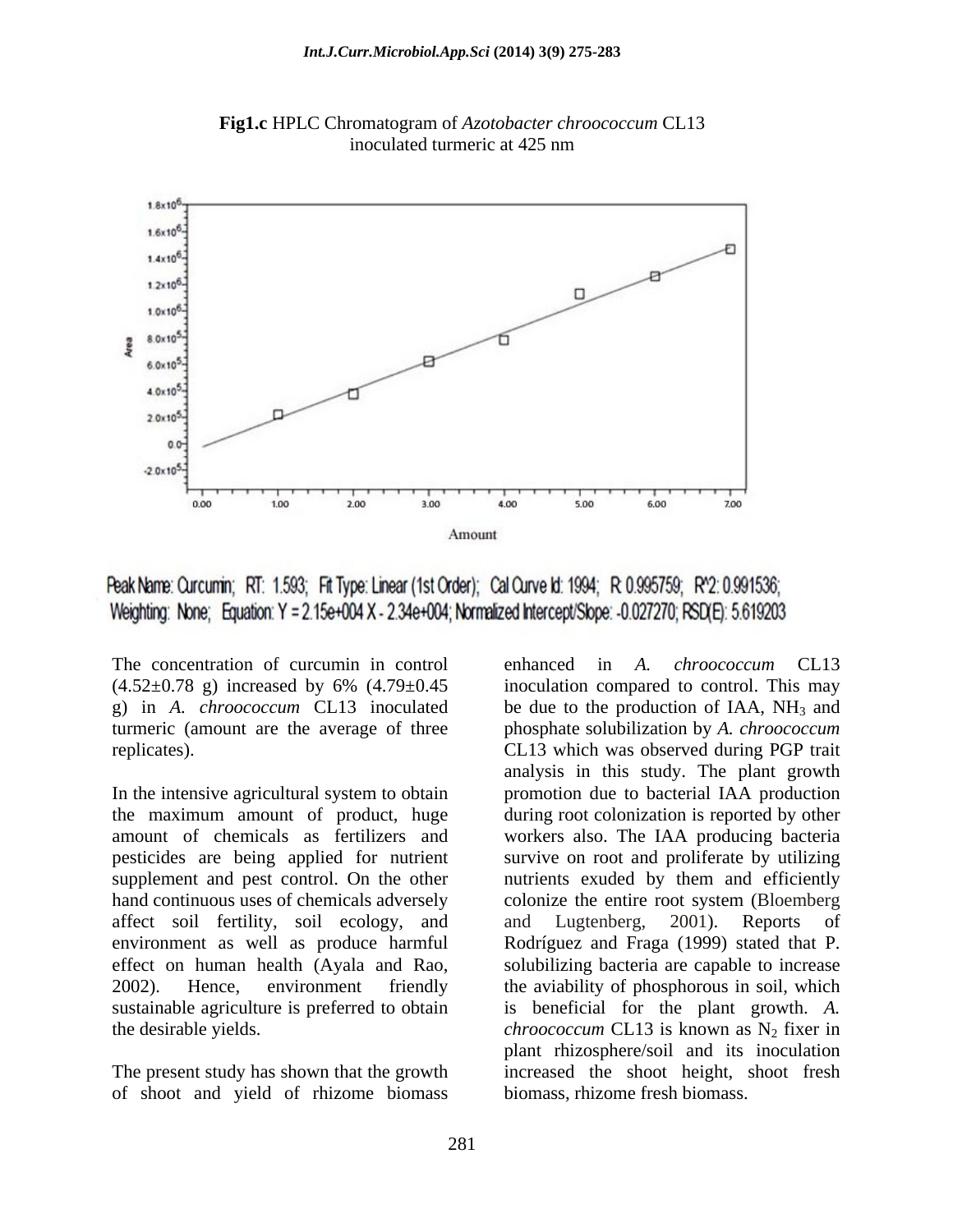Curcuminoids is an important component of Ayala, S., Rao, E.V.S.2002. Perspective of turmeric. Amongst curcuminoids, curcumin is an important constituent. In this present on fertilizer use for cro<br>study, A. *chroococcum* CL13 inoculation *Curr. Sci.*, 82: 797–807. study, *A. chroococcum* CL13 inoculation enhanced the concentration of curcumin. Bloemberg, G.V., Lugtenberg, B.J.J. (2001).<br>The exact mechanism through which A. Molecular basis of plant growth The exact mechanism through which *A. chroococcum* CL13 modulate the synthesis **b** promotion and biocontrol by of curcumin had been not studied in this experiment but its chemotactic behavior 4:343-350. were studied by workers in cotton and wheat Brick, J.M., Bostock, R.M., Silverstone, seedlings. The results showed that this bacterium had strong chemotactic movements towards few amino acids like (Glutamic acid, Arginine, Threonine) and organic acids like (citric acid, succinic acid, Maleic acid and Malonic acid) (Kumar et Cappuccino, J.C., Sherman, N. (1992). In: al., 2007). The rhizome of turmeric contains number of phenolic compounds like New York, pp. 125–179. curcuminoids and sesquiterpenoids. There Garrity, G. (2005). The proteobacteria, Part exudates likely to attract *A. chroococcum* CL13 more suitably and effectively Brenner, D.J., Krieg, N.R., Staley, J.T. colonized roots resulting enhanced the production of curcumin. Hence positive Bacteriology,  $2^{nd}$  Edn, response of A. *chroococcum* CL13 towards York, NY, 2: 323–379. response of *A. chroococcum* CL13 towards curcumin production was obtained. The *A*. He, X.G., Lin, L.Z., Lian, L.Z., *chroococcum* CL13 during PGP traits analysis produced IAA, solubilize P and produced  $NH<sub>3</sub>$  its inoculation might enhance the morphological yields and curcumin

Authors are thankful to University Grant for the determination of curcumin. Commission (UGC), New Delhi, India for the determination of careanimity, and

- *Appl. Microbiol. Biotechnol.,* 85**:** 1
- Ammon, H.P.T., Wahl, M.A. (1990). R.K., Dudeja, S.S., Narula, N. (2007). Pharmacology of *Curcuma longa*.

*Planta Med., 57: 1–7.* 

- soil fertility management with a focus on fertilizer use for crop productivity. *Curr. Sci., 82: 797–807.*
- Bloemberg, G.V., Lugtenberg, B.J.J. (2001). Molecular basis of plant growth promotion and biocontrol by rhizobacteria. *Curr. Opin. Plant Biol.,*  $4: 343 - 350.$
- S.E. (1991). Rapid *In situ* assay for indole acetic acid production by bacteria immobilized on nitrocellulose membrane. *Appl. Environ. Microbiol.,* 57: 535–538.
- Microbiology: A Laboratory Manual, New York, pp. 125–179.
- B the gamma proteobacteria. In: (Eds), Bergey's Manual of Systematic Bacteriology,  $2<sup>nd</sup>$  Edn, Springer, New <sup>nd</sup> Edn,. Springer, New York, NY, 2: 323–379.
- concentration. (*Curcuma longa*). *J. Chromatogr. A.,* He, X.G., Lin, L.Z., Lian, L.Z., Lindernmaier, M.  $(1988)$ . chromatography-electrospray spectrometric analysis of curcuminoids sesquiterpenoids in turmeric 818: 127 132.
- **Acknowledgement** Jayaprakasha, G.K., Rao, J.M., Sakariah, financial assistance bisdemethoxy curcumin. *J. Agric.* K.K. (2002). Improved HPLC methods for the determination of curcumin, demethoxycurcumin, *Food Chem.,* 50: 3668-3672.
- **References** Kumar, B., Kumar, M.S., Annapurna, K. Adesemoye, A.O., Kloepper, J.W. (2009). diversity of plant growth-promoting Plant—microbes interactions in this phizobia isolated from a medicinal enhanced fertilizer-use efficiency. legume, Mucuna pruriens Linn. Curr. and Maheshwari, D.K. (2006). Genetic diversity of plant growth-promoting rhizobia isolated from a medicinal legume, *Mucuna pruriens* Linn. *Curr. Sci.,* 9(11): 1524 <sup>1529</sup>
	- 12. Kumar, R., Bhatia, R., Kukreja, K., Behl, R.K., Dudeja, S.S., Narula, N. (2007).